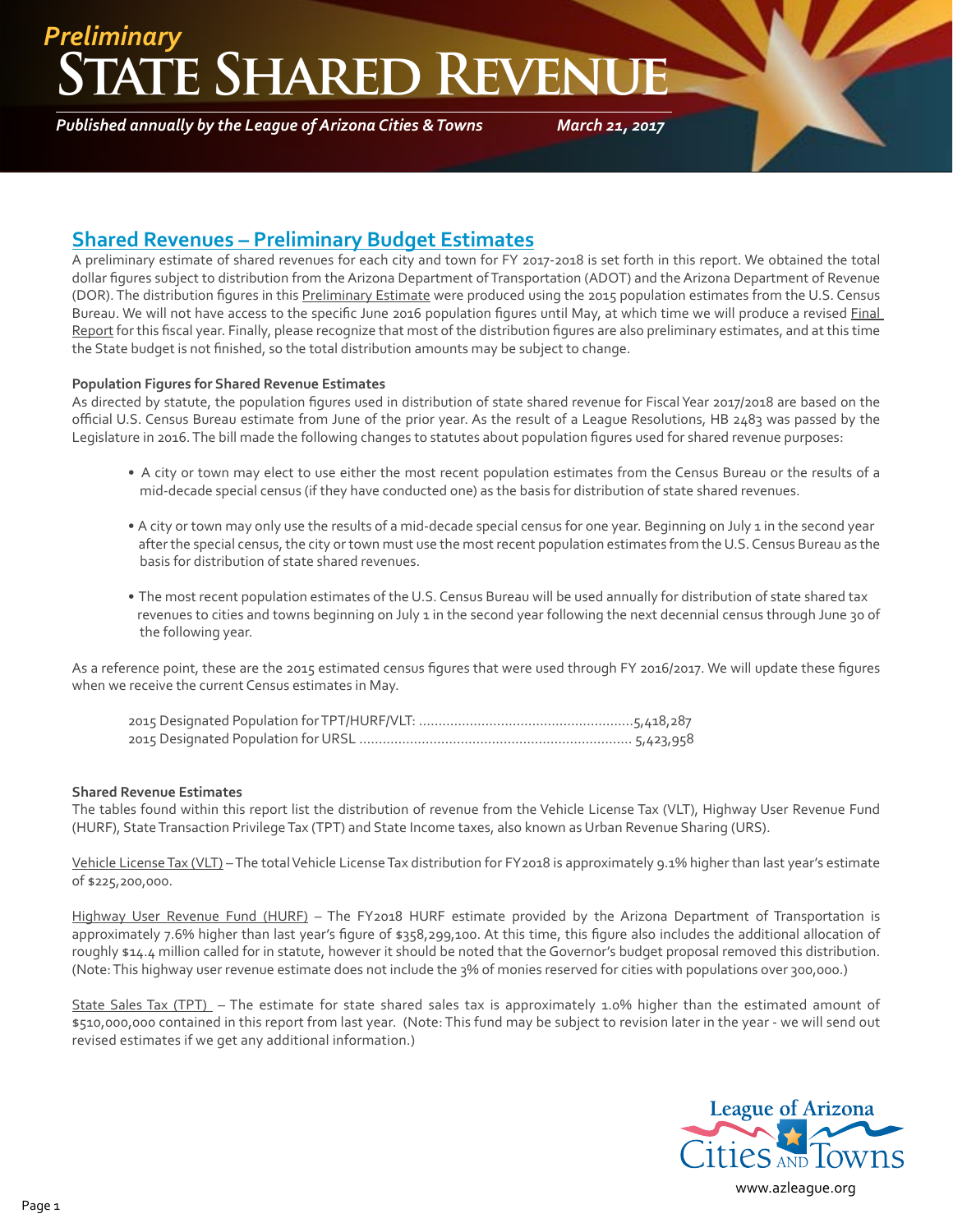## **ATE SHARED REVEN** *Preliminary*

*Published annually by the League of Arizona Cities & Towns*

*March 21, 2017*

State Income Tax (URS) – The estimate for state income tax is approximately 2.6% percent higher than last year's estimate of \$663,582,168. (Note: This is the only one of the shared revenue categories that can be accurately forecast since it is based on collections from two years ago.)

The estimated shared revenues for distribution to cities and towns in the upcoming fiscal year, based on current state law, from each of the sources are as follows:

| Highway User Revenue\$385,334,000 |  |
|-----------------------------------|--|
|                                   |  |
|                                   |  |

If there are any significant changes to any of these numbers, we will get revised estimates to you as soon as possible. If you have any questions, please give us a call.

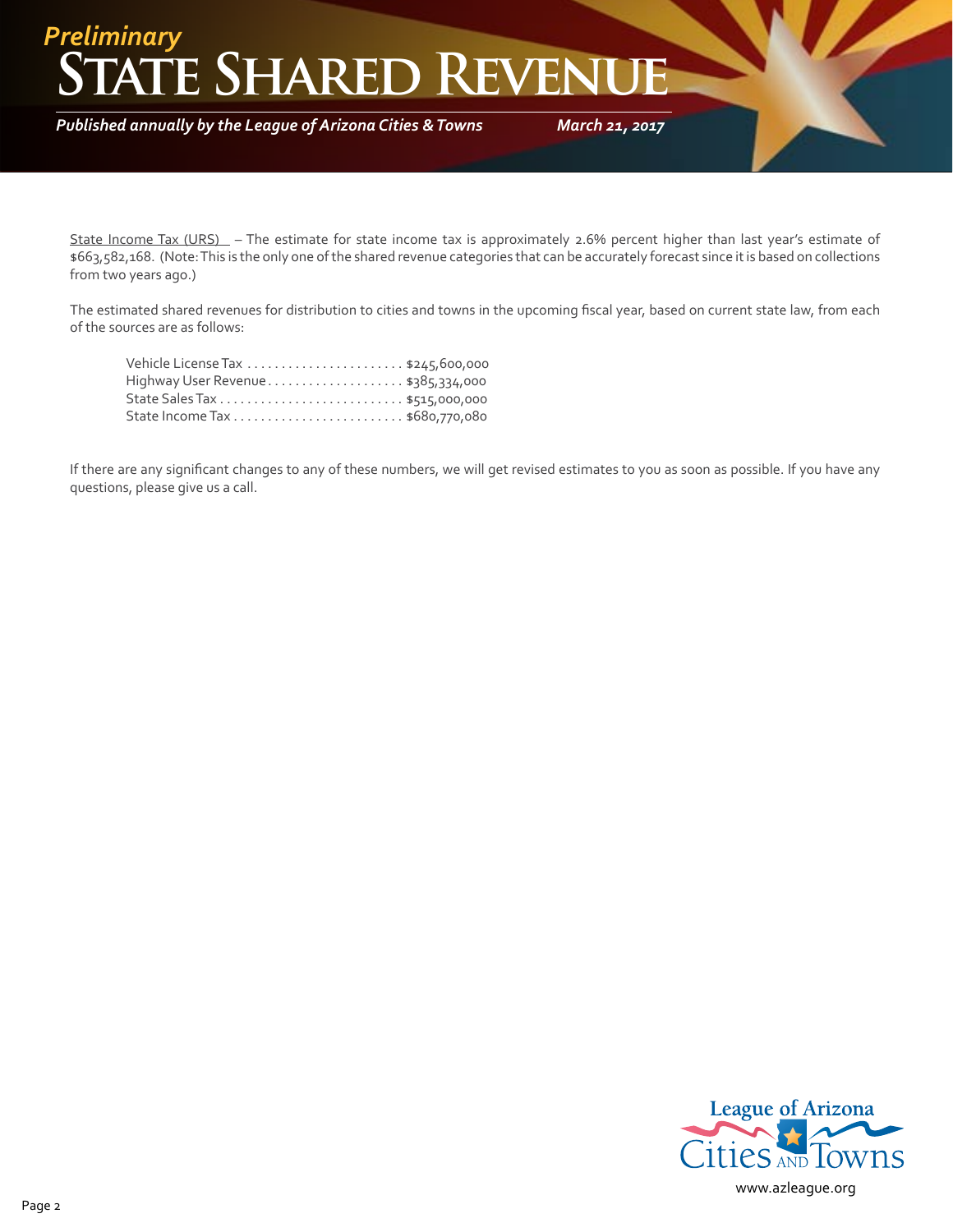# **State Shared Revenue** *Preliminary*

*Published annually by the League of Arizona Cities & Towns*

*March 21, 2017*

| <b>CITY/TOWN</b>        | <b>VLT</b>   | <b>HURF</b>  | <b>SALES TAX</b> | <b>INCOME TAX</b> |
|-------------------------|--------------|--------------|------------------|-------------------|
| APACHE JUNCTION         | \$2,150,042  | \$2,910,356  | \$3,695,010      | \$4,879,267       |
| <b>AVONDALE</b>         | \$3,420,870  | \$5,244,658  | \$7,668,892      | \$10,126,784      |
| <b>BENSON</b>           | \$270,284    | \$388,725    | \$464,597        | \$613,501         |
| <b>BISBEE</b>           | \$287,978    | \$414,173    | \$495,013        | \$653,665         |
| <b>BUCKEYE</b>          | \$2,653,375  | \$4,067,983  | \$5,948,325      | \$7,854,772       |
| <b>BULLHEAD CITY</b>    | \$2,390,164  | \$3,764,355  | \$3,749,188      | \$4,950,808       |
| <b>CAMP VERDE</b>       | \$725,639    | \$921,599    | \$1,060,266      | \$1,400,083       |
| CAREFREE                | \$153,058    | \$234,659    | \$343,125        | \$453,097         |
| <b>CASA GRANDE</b>      | \$2,846,075  | \$3,852,525  | \$4,891,195      | \$6,458,831       |
| <b>CAVE CREEK</b>       | \$226,450    | \$347,178    | \$507,654        | \$670,358         |
| <b>CHANDLER</b>         | \$11,058,682 | \$16,954,460 | \$24,791,308     | \$32,736,960      |
| <b>CHINO VALLEY</b>     | \$724,469    | \$920,112    | \$1,058,555      | \$1,397,824       |
| CLARKDALE               | \$275,815    | \$350,299    | \$403,006        | \$532,170         |
| <b>CLIFTON</b>          | \$357,251    | \$415,060    | \$350,254        | \$462,511         |
| <b>COLORADO CITY</b>    | \$292,794    | \$461,132    | \$459,274        | \$606,472         |
| <b>COOLIDGE</b>         | \$680,105    | \$920,608    | \$1,168,811      | \$1,543,417       |
| COTTONWOOD              | \$768,768    | \$976,375    | \$1,123,283      | \$1,483,297       |
| DEWEY-HUMBOLDT          | \$259,422    | \$329,479    | \$379,053        | \$500,541         |
| <b>DOUGLAS</b>          | \$917,461    | \$1,319,501  | \$1,577,045      | \$2,082,490       |
| <b>DUNCAN</b>           | \$77,461     | \$89,995     | \$75,944         | \$188,268         |
| EAGAR                   | \$326,050    | \$1,046,811  | \$462,791        | \$611,116         |
| <b>EL MIRAGE</b>        | \$1,438,789  | \$2,205,858  | \$3,225,471      | \$4,259,239       |
| <b>ELOY</b>             | \$943,475    | \$1,277,113  | \$1,621,432      | \$2,141,104       |
| <b>FLAGSTAFF</b>        | \$3,407,366  | \$8,021,194  | \$6,683,810      | \$8,825,981       |
| <b>FLORENCE</b>         | \$1,720,587  | \$2,329,033  | \$2,956,959      | \$3,904,668       |
| <b>FOUNTAIN HILLS</b>   | \$1,013,279  | \$1,553,494  | \$2,271,564      | \$2,999,604       |
| <b>FREDONIA</b>         | \$64,058     | \$150,797    | \$125,654        | \$188,268         |
| <b>GILA BEND</b>        | \$85,857     | \$131,630    | \$192,473        | \$254,161         |
| <b>GILBERT</b>          | \$10,495,377 | \$16,090,837 | \$23,528,493     | \$31,069,412      |
| <b>GLENDALE</b>         | \$10,180,951 | \$15,608,779 | \$22,823,614     | \$30,138,618      |
| <b>GLOBE</b>            | \$516,243    | \$793,528    | \$702,979        | \$928,284         |
| <b>GOODYEAR</b>         | \$3,349,598  | \$5,135,389  | \$7,509,116      | \$9,915,799       |
| <b>GUADALUPE</b>        | \$261,895    | \$401,520    | \$587,115        | \$775,286         |
| <b>HAYDEN</b>           | \$45,370     | \$69,739     | \$61,782         | \$188,268         |
| <b>HOLBROOK</b>         | \$317,799    | \$704,168    | \$477,048        | \$629,943         |
| <b>HUACHUCA CITY</b>    | \$97,043     | \$139,569    | \$166,810        | \$220,273         |
| <b>JEROME</b>           | \$29,663     | \$37,674     | \$43,342         | \$188,268         |
| <b>KEARNY</b>           | \$112,715    | \$152,574    | \$193,709        | \$255,793         |
| <b>KINGMAN</b>          | \$1,751,918  | \$2,759,159  | \$2,748,042      | \$3,628,794       |
| <b>LAKE HAVASU CITY</b> | \$3,245,036  | \$5,110,723  | \$5,090,132      | \$6,721,527       |
| <b>LITCHFIELD PARK</b>  | \$234,590    | \$359,659    | \$525,903        | \$694,456         |
| <b>MAMMOTH</b>          | \$82,241     | \$111,323    | \$141,337        | \$188,268         |
| MARANA                  | \$1,923,473  | \$3,189,863  | \$3,926,928      | \$5,185,515       |
| <b>MARICOPA</b>         | \$2,688,009  | \$3,638,562  | \$4,619,547      | \$6,100,119       |
| MESA                    | \$20,004,610 | \$30,669,782 | \$44,846,254     | \$59,219,548      |
| MIAMI                   | \$124,454    | \$191,301    | \$169,471        | \$223,787         |